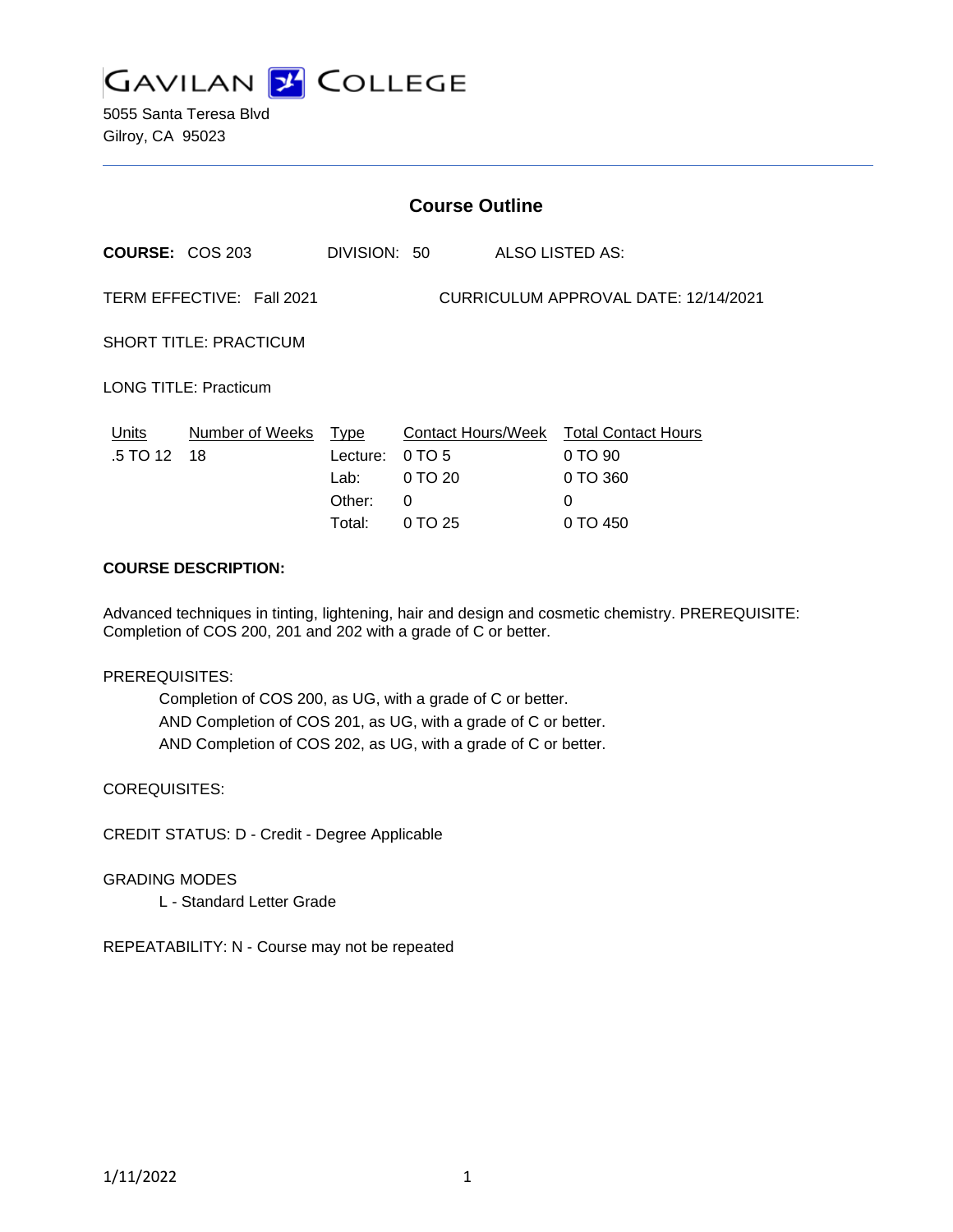SCHEDULE TYPES:

- 02 Lecture and/or discussion
- 03 Lecture/Laboratory
- 04 Laboratory/Studio/Activity
- 04A Laboratory LEH 0.65
- 05 Hybrid
- 71 Dist. Ed Internet Simultaneous
- 72 Dist. Ed Internet Delayed
- 73 Dist. Ed Internet Delayed LAB
- 73A Dist. Ed Internet LAB-LEH 0.65

# **STUDENT LEARNING OUTCOMES:**

By the end of this course, a student should:

1. Demonstrate and apply advanced coloring techniques, with proper sanitary maintenance area (SMA) setup, based on a client's needs.

2. Explain the fundamentals of the theory of electricity, chemistry and sanitation as it relates to the cosmetology profession.

3. Demonstrate and apply thermal hair styling and the press and curl application, based on a client's hair characteristics.

4. Demonstrate and apply advanced razor cutting techniques, with proper maintenance area (SMA) set-up, based on a client's needs.

## **COURSE OBJECTIVES:**

By the end of this course, a student should:

1. Describe and perform skills in the area of hair cutting, hair styling, hair coloring, skin care, and make-up application.

2. Perform basic analytical skills to be able to advise clients on total look concepts.

3. Apply academic learning, technical information and related matter to assure sound judgements, decisions and procedures.

## **CONTENT, STUDENT PERFORMANCE OBJECTIVES, OUT-OF-CLASS ASSIGNMENTS**

Curriculum Approval Date: 12/14/2021

## **LECTURE CONTENT:**

10 Hours

Lecture/Review:

A) Hairstyling

B) Finger-waving

C) Curl construction

D) Hairstyling/Roller placement.

Student Performance Objectives: Explain the purpose of and when to use pin curls. Describe the three principle parts of a pin curl and pin curl placement. Discuss the preparation of roller placement, including when utilizing various sizes of rollers. Describe back-combing, back-brushing and French lacing techniques.

5 Hours

Lecture/Review:

A) Electricity/Fundamentals

- B) Electro Therapy/High Frequency
- C) Galvanic and Safety measures

Student Performance Objectives: Discuss proper safety measures used on different types of electricity. Explain the various electrical appliances used in a salon and discuss how to use them..

5 Hours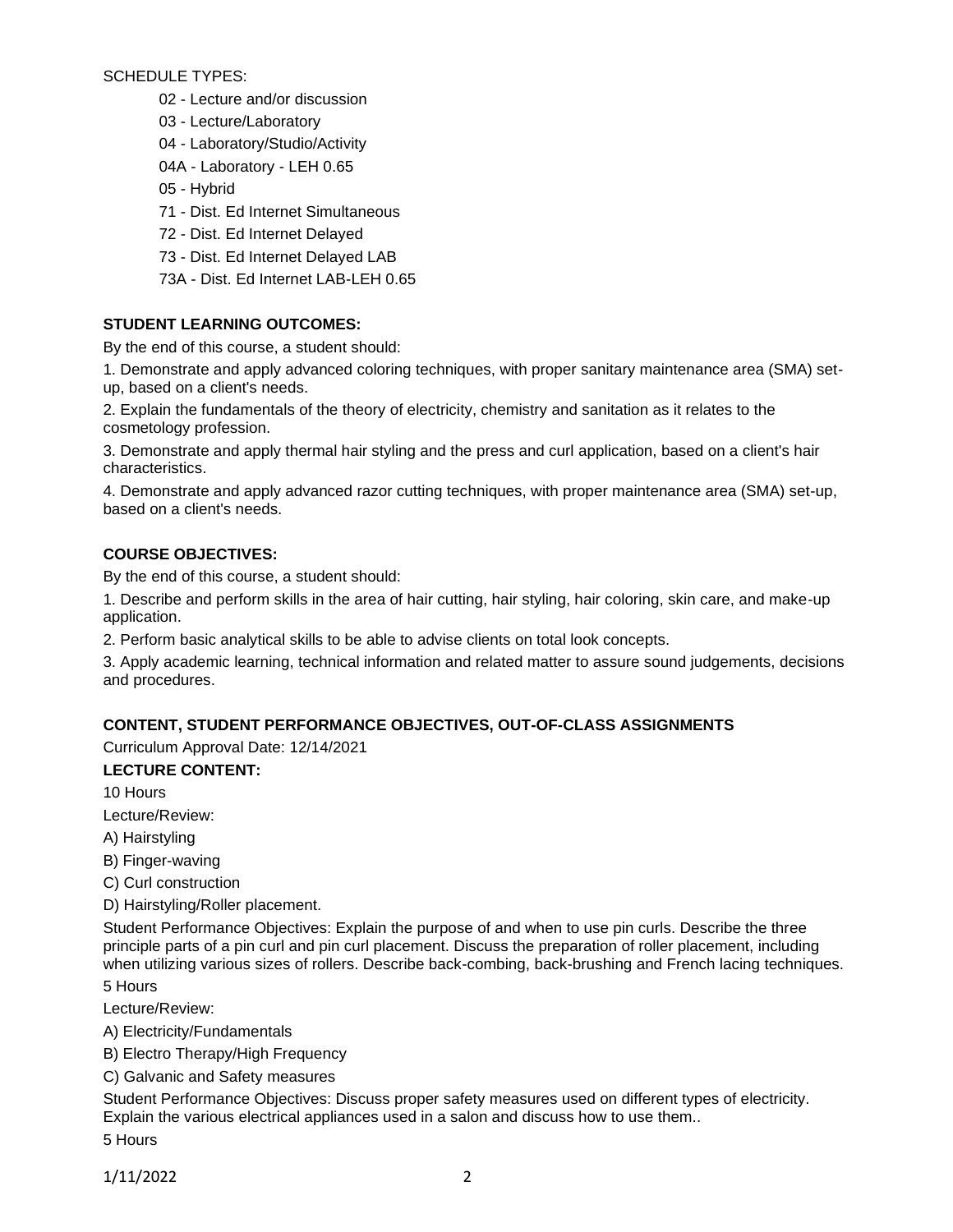Lecture/Review:

A) Light Therapy

B) Overview: Light therapy, Therapeutic lamps/appliances, safety measures.

Student Performance Objectives: List the benefits, disadvantages and safety measures utilized in light therapy.

10 Hours

Lecture/Review:

A) Thermal Styling: Introduction to Marcel Iron Styling.

B) Overview: Method techniques, safety, Pressing/comb heater, Methods/techniques, safety emergency first aid.

Student Performance Objectives: Describe proper wave techniques. Explain the safety measures in air waving, blow drying, pressing and Marcel irons.

10 Hours

Lecture/Review:

A) The Skin

B) Cleaning mask, skin conditions, benefits, procedure, scrub mask, purpose/benefits materials.

C) Hot eyebrows, purpose/benefits, materials.

Student Performance Objectives: Discuss facial packs and masks, their ingredients and the procedures for specific skin conditions. List the purpose and benefits of hot eyebrows.

5 Hours

Lecture/Review:

A) Review all materials covered to date.

B) Review Theory in preparation for Midterm

C) Midterm: Written

Student Performance Objectives: Participate in review sessions. Complete written midterm.

10 Hours

Lecture/Review:

A) Hair Coloring

B) Toners: purpose, benefits, color selection, application and highlighting.

Student Performance Objectives: Explain the color theory and identify the preventative and corrective steps on how to avoid or solve hair coloring problems.

10 Hours

Lecture:

A) Artificial Nails

Student Performance Objectives: Explain nail wrap procedure, nail tips procedure/sculpture nail. State the importance of sanitary and safety measures.

10 Hours

Lecture/Review:

A) Contemporary Perms

B) Introduction to weaving, methods-technique, safety

C) Introduction to piggy back method technique

Student Performance Objectives: Recognize the relationship between hair structure, perm chemistry, advanced perm techniques, client consultations, hair analysis and client protection. Discuss the techniques for hair weaving.

5 Hours

Lecture/Review:

A) Review all subject areas covered.

Student Performance Objectives: Discuss the information presented. Participate in review sessions.

8 Hours

Lecture/Review:

1/11/2022 3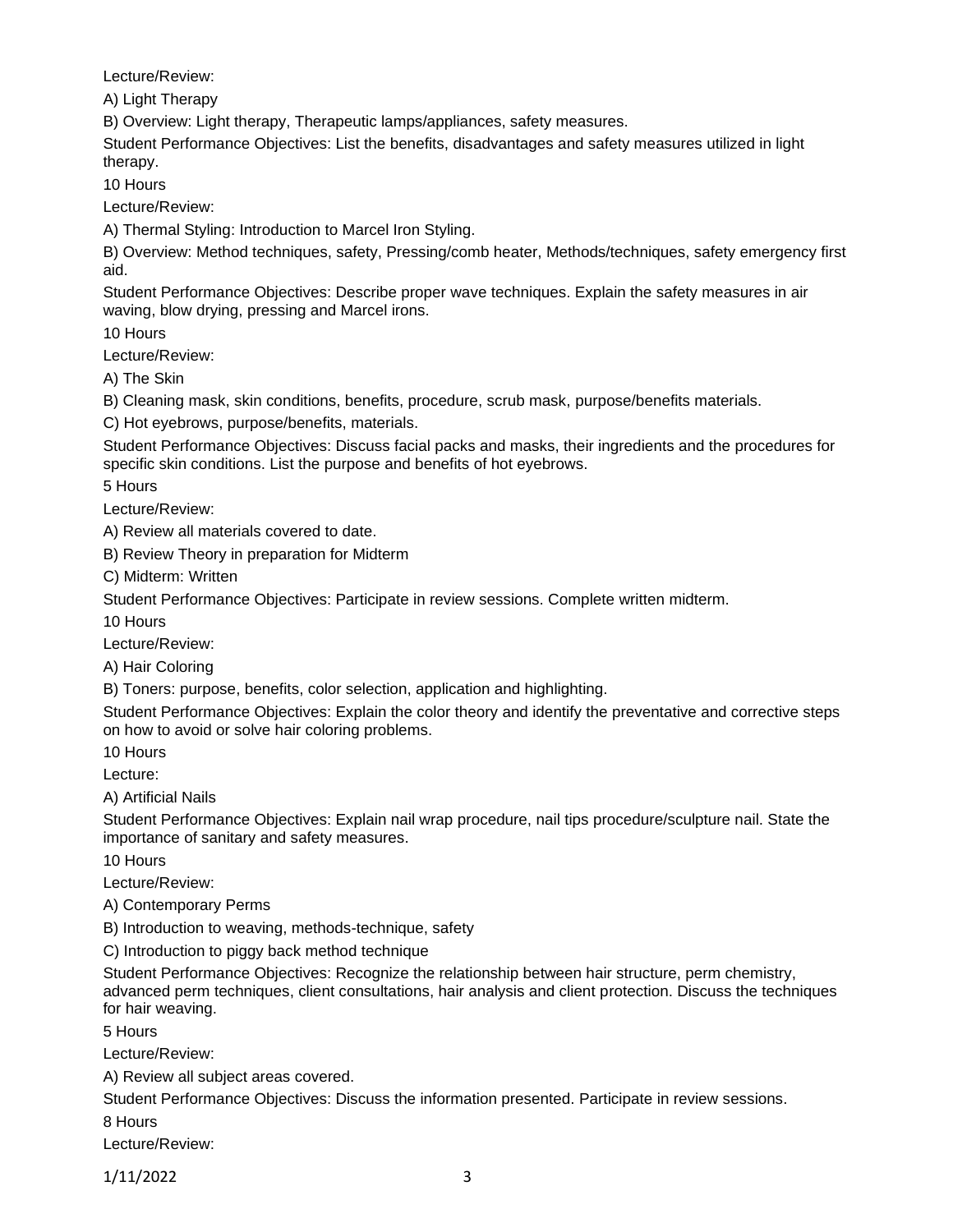A) Review theory exam questions.

B) Complete practice written exam.

Student Performance Objectives: Participate in class discussions. Complete practice written exam on theory.

2 Hours

Theory Final

### **LAB CONTENT:**

40 Hours

Lab:

Student application of Hairstyling, Finger-waving, Curl construction, and Hairstyling/Roller placement. Work procedures on the manikin, also work on client services in the clinic area.

Student Performance Objectives: Demonstrate a complete fingerwave on the mannequin. Demonstrate the preparation of design roller placement utilizing various sizes of rollers. Apply back-combing, back-brushing and French lacing techniques.

20 Hours

Lab:

Student application of Electricity/Fundamentals, Electro Therapy/High Frequency, Galvanic and Safety measures. Work on client services.

Student Performance Objectives: Demonstrate the use of electrical appliances used in a salon. Utilize proper safety measures used on different types of electricity.

20 Hours

Lab:

Student application of Light Therapy including Therapeutic lamps/appliances and safety measures. Work on client services.

Student Performance Objectives: Demonstrate using Therapeutic lamps/appliances. Practice the safety measures utilized in light therapy.

40 Hours

Lab:

Review safety and emergency first aid. Student application of Thermal Styling, including an introduction to Marcel Iron Styling. Utilize Pressing/comb heater. Work on client services.

Student Performance Objectives: Demonstrate proper wave techniques utilizing proper implements. Practice safety measures in air waving, blow drying, pressing and Marcel irons.

40 Hours

Lab:

Review information about the Skin, including cleaning mask, skin conditions, benefits, procedure, scrub mask, purpose/benefits materials. Review Hot eyebrows, purpose/benefits, and materials. Student application. Work on client services.

Student Performance Objectives: Apply facial packs and masks. Demonstrate the procedures for specific skin conditions. Practice eyebrow techniques.

20 Hours

Lab:

Student application. Work on client services. Review all materials covered to date. Review Practical applications in preparation for Midterm. Midterm: Practical.

Student Performance Objectives: Participate in review sessions. Complete practical midterm.

40 Hours

Lab:

Student application of Hair Coloring and Toners. Work on client services.

Student Performance Objectives: Demonstrate highlighting techniques. Use the process of decolorizing.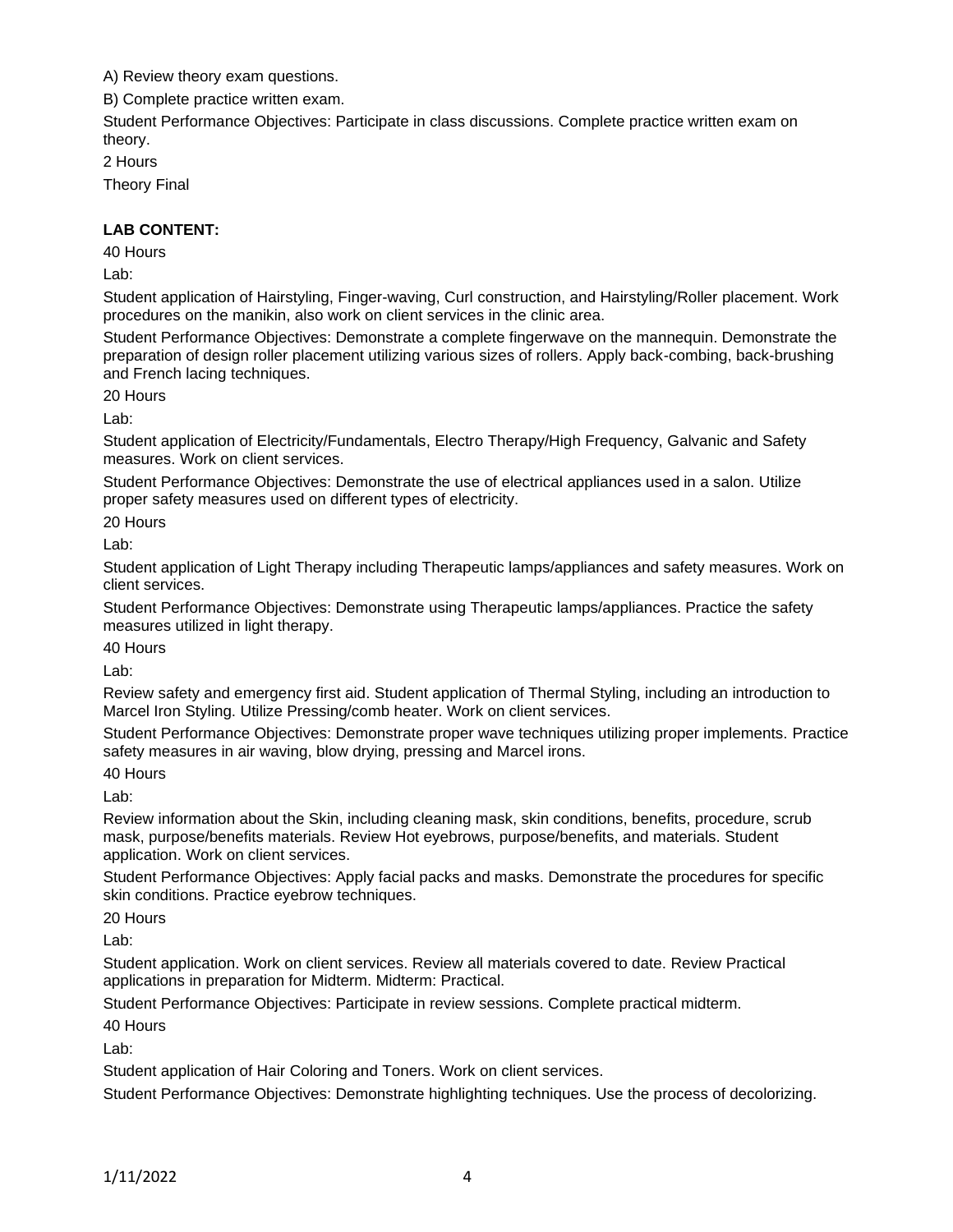40 Hours

Lab:

Review sanitary and safety measures. Student application of Artificial Nails as well as other skills learned. Work on client services.

Student Performance Objectives: Demonstrate nail wrap procedure, nail tips procedure/sculpture nail. Apply advanced nail techniques on form and powder application and nail care for fill service. Practice sanitary and safety measures.

40 Hours

Lab:

Student application of Contemporary Perms and weaving methods-technique. Student application of piggy back method technique. Work on client services. Review safety.

Student Performance Objectives: Demonstrate advanced perm techniques and practice client consultations, hair analysis and client protection.

20 Hours

Lab:

Review all subject areas covered. Students perform practical applications. Work on client services. Student Performance Objectives: Demonstrate the skills/techniques presented. Participate in review sessions.

38 Hours

Lab:

Student applications. Work on client services. Review all practical exam information. Complete practice practical exam.

Student Performance Objectives: Demonstrate skills and techniques on clients. Participate in class activities. Complete practice practical exam.

2 Hours

Practical Final

## **METHODS OF INSTRUCTION:**

Lecture, audio-visual presentation, videos and guest speakers. Course will be conducted through student participation on a mannequin or model practice or clinic services.

## **OUT OF CLASS ASSIGNMENTS:**

Required Outside Hours 20

Assignment Description

HW-Assignment: Read chapter(s) on hairstyling/curl construction and complete practical and theory workbook.

HW-Assignments: Read chapter(s) on hairstyling/roller placement. Complete practical and theory workbook.

Required Outside Hours 10

Assignment Description

HW-Assignments: Read chapter(s) on electricity and complete practical and theory workbook and required operations.

Required Outside Hours 10

Assignment Description

HW-Assignments: Read chapters on light therapy and complete practical and theory workbook and required operations.

Required Outside Hours 20

Assignment Description

HW-Assignments: Read chapters on Thermal Styling and complete practical and theory workbook and required operations.

Review light therapy practices.

Required Outside Hours 20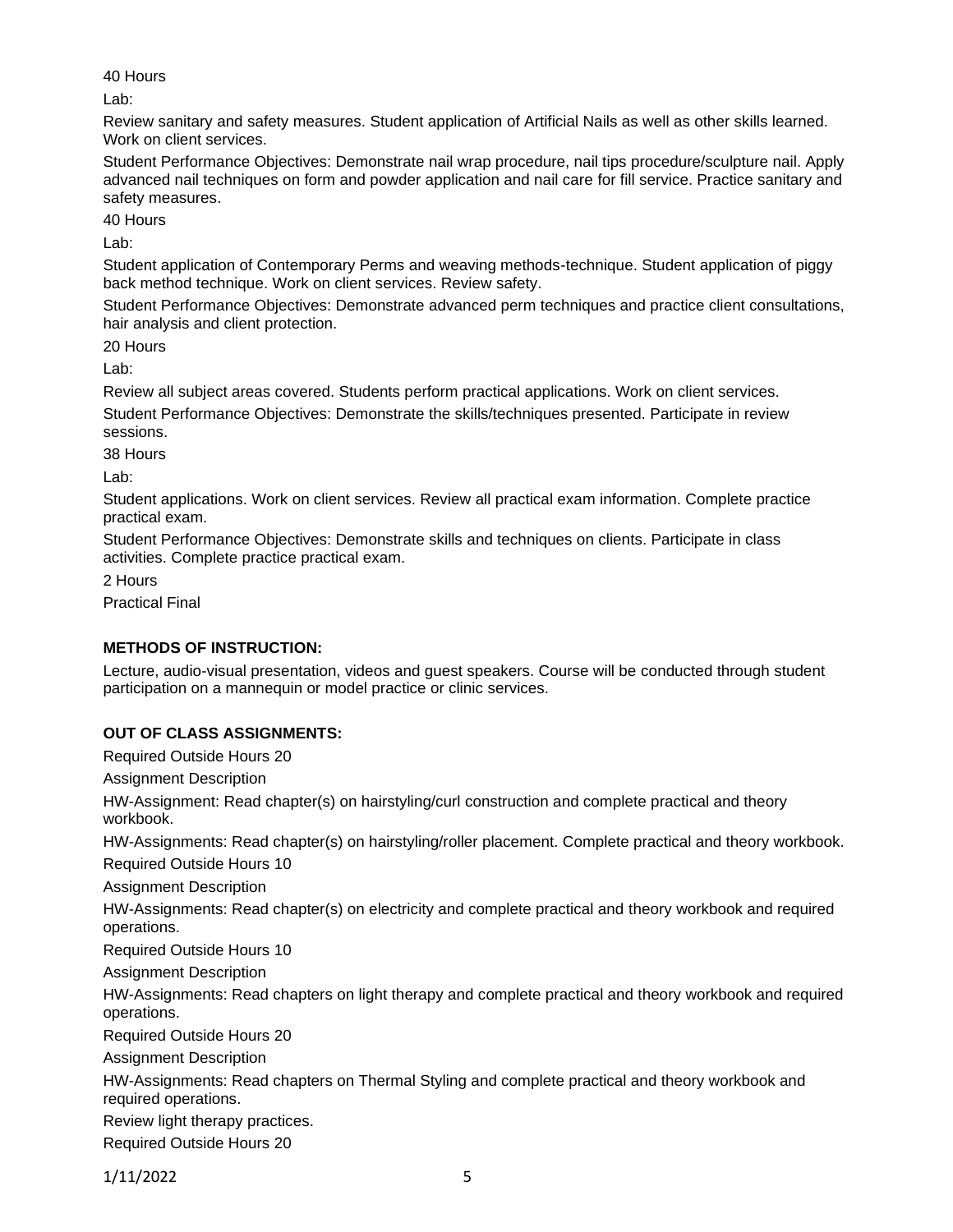Assignment Description HW-Assignments: Read chapters on the skin and complete practical and theory workbook and required operations. Study for written and practical midterms. Required Outside Hours 10 Assignment Description Review all chapters read and workbook materials completed. Review Theory in preparation for Written and Practical Midterms Required Outside Hours 20 Assignment Description HW-Assignments: Read chapters on hair coloring and complete practical and theory workbook and required operations. Required Outside Hours 20 Assignment Description HW-Assignments: Read chapters on artificial nails and complete practical and theory workbook and required operations. Required Outside Hours 20 Assignment Description HW-Assignments: Read chapters on contemporary perms and introduction to weaving. Complete practical and theory workbook and required operations. Required Outside Hours 10 Assignment Description HW-Assignments: Read and review all chapters and complete practical and theory workbook and required operations. Study for Final. Required Outside Hours 20 Assignment Description HW-Assignment: Review all theory material in preparation for written final.

Complete practice exams.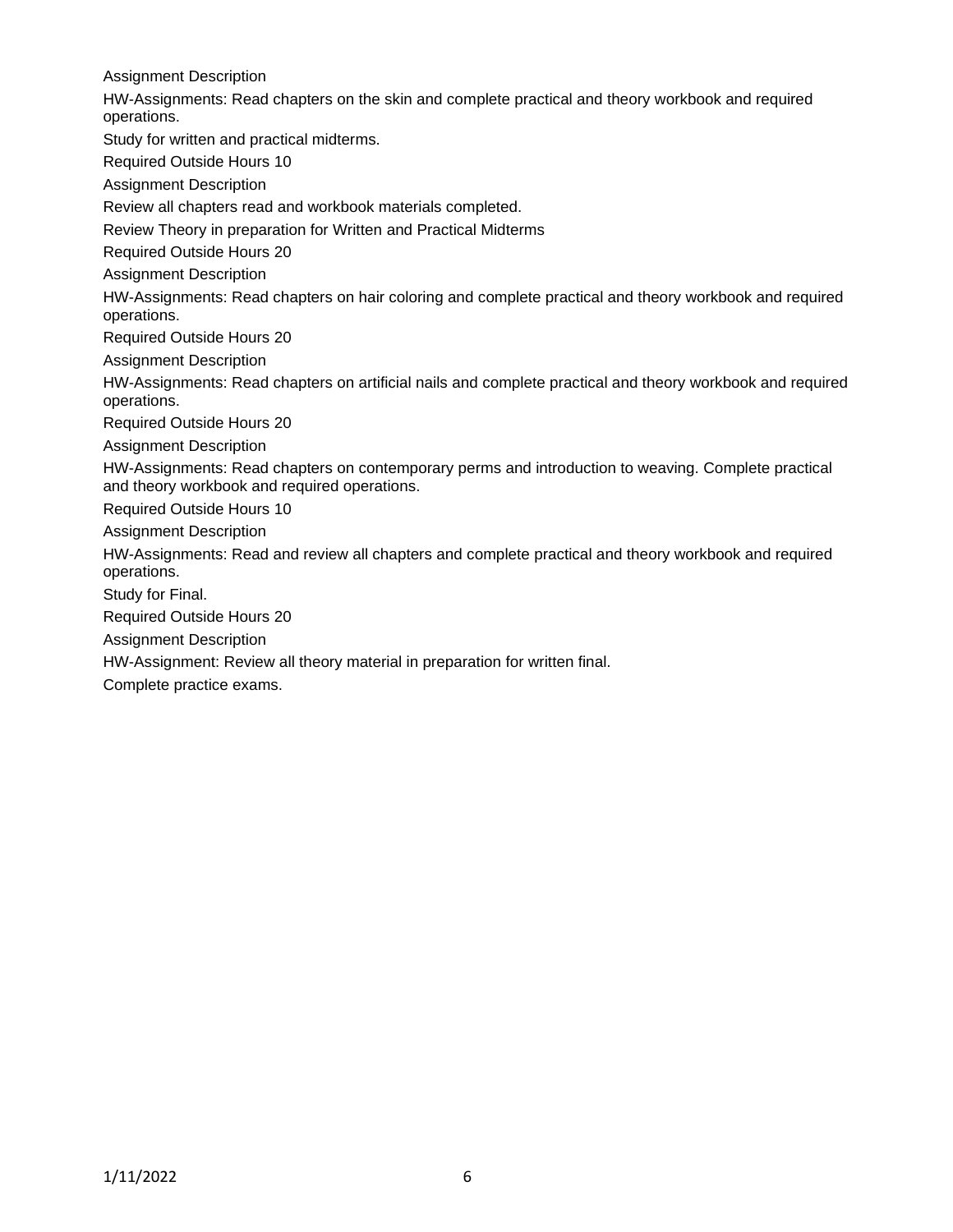#### **METHODS OF EVALUATION:**

Writing assignments Evaluation Percent 30 Evaluation Description 30% - 60% Written Homework; Lab Reports; Essay Exams Skill demonstrations Evaluation Percent 40 Evaluation Description 30% - 60% Performance Exams; **Demonstration** Objective examinations Evaluation Percent 30 Evaluation Description 20% - 40% Multiple Choice; True/False; Matching Items; Other: Essay **Textbooks** 

#### **REPRESENTATIVE TEXTBOOKS:**

Milady Standard Cosmetology Practical Workbook, Milady, Cengage Learning, 2020. ISBN: 12th Grade Verified by: MS Word

Milady Standard Cosmetology Study Guide: The Essential Companion and State Board Review Book, Milady, Cengage Learning, 2020. ISBN: 12th Grade Verified by: MS Word

Milady Standard Cosmetology Textbook, Milady, Cengage Learning, 2020. ISBN: 12th Grade Verified by: MS Word

Milady Standard Cosmetology Theory Workbook, Milady, Cengage Learning, 2020. ISBN: 12th Grade Verified by: MS Word

Cosmetology Kit